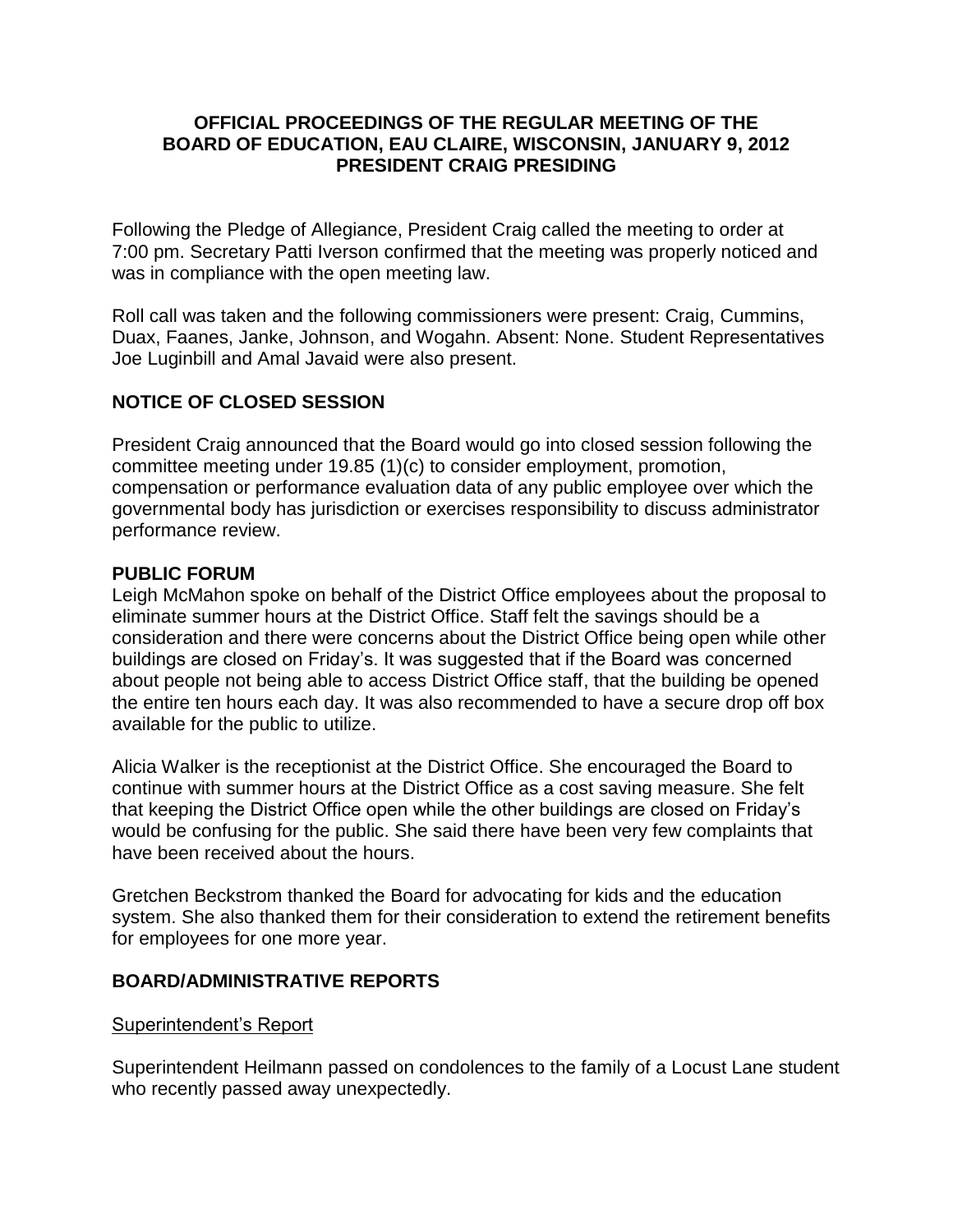Dr. Heilmann said that elementary construction projects continue to proceed at the three elementary schools. He showed updated pictures of the progress.

In the future the Executive Summary used for Board packets will now include the new vision statement and the agenda item's impact on that vision.

### Communication to Superintendent/Board President

President Craig announced that there will be a primary for two School Board seats on February 21<sup>st</sup>. There are six candidates: Wallace Brucker, Kathryn Duax, Wendy Sue Johnson, Bruce Remington, Rich Spindler, and Dave Westrate.

President Craig said there will be four Board members attending the WASB Convention from January 17-20, 2012. There will be a Board Forward on January 31<sup>st</sup> at Holiday Inn Campus from 8 a.m. to 4 p.m.

#### **Student Representative Report**

Joe Luginbill said that North will have Joanne Bland speak during Black History Day. She is the co-founder and director of the National Voting Rights Museum, and she will be encouraging students to take part in the political process.

### Other Reports

# *Policy and Governance Committee*

Com. Cummins shared a handout from the National School Boards Association regarding an initiative to involve students and get the Board involved in school climate issues. She asked that this be brought forward for consideration by the Policy & Governance Committee and Board members agreed with that.

#### *Budget Development Committee*

The committee met and had discussions focusing on post-secondary education's impact on the budget. The group also discussed SAGE and reallocating professional development dollars for PSR.

# **CONSENT RESOLUTION AGENDA**

Board members asked to pull Resolutions 1, 3, 6 and 8 from the consent agenda.

Com. Faanes moved, seconded by Com. Cummins, to approve the consent resolution agenda consisting of the following items:

- The minutes of special Board meeting of December 15, 2011, as mailed.
- The minutes of closed session of December 19, 2011, as mailed.
- The matters of employment of January 9, 2012, as presented.
- Superintendent Contract and Executive Director Contracts for Period Beginning July 1, 2011 through June 30, 2013

Consent resolution agenda items approved by unanimous roll call vote.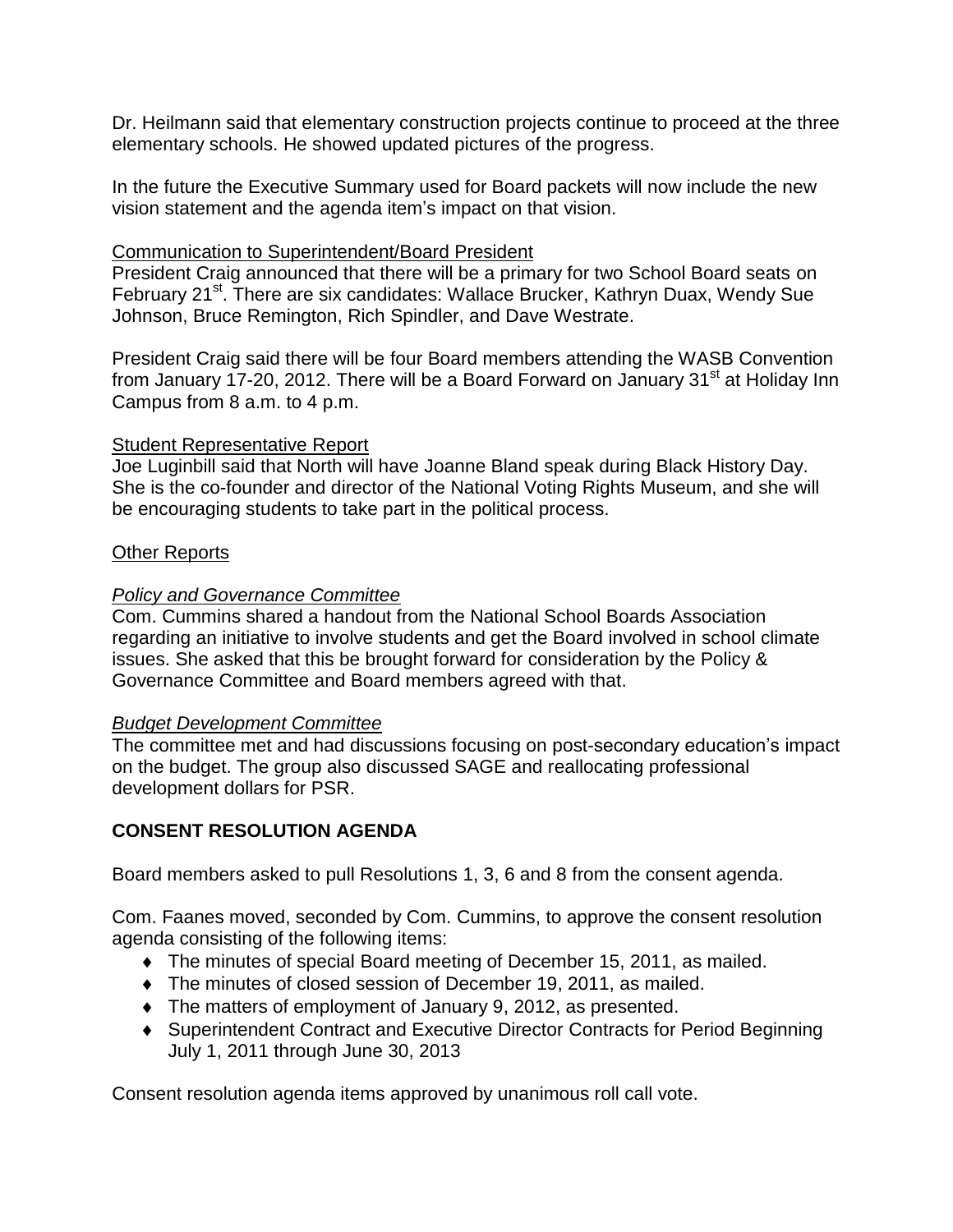# **INDIVIDUALLY CONSIDERED RESOLUTIONS**

# Resolution #1 – Approval of Closed Session Minutes of December 5, 2011

Com. Craig asked that the minutes indicate the Executive Director Contracts were discussed.

Com. Cummins moved, seconded by Com. Duax, to approve minutes of closed session of December 5, 2011, as amended. Carried by unanimous roll call vote.

### Resolution #3 – Approval of minutes of December 19, 2011

Com. Duax asked to change the word authorizing to authorized in the last paragraph under "Item C." It was clarified that this meant the Board would move forward with the bidding process and that actual approval of the projects would take place when the bids are submitted and a formal vote taken.

Com. Wogahn moved, seconded by Com. Faanes, to approve minutes of December 19, 2011, as amended. Carried by unanimous roll call vote.

### Resolution #6 – Extension of District-Provided Retirement Benefits

Com. Duax questioned extending the benefits. She felt there was still time to complete the study.

Com. Cummins moved, seconded by Com. Faanes, to approve extension of districtprovided retirement benefits for eligible employees through the period ending June 30, 2013. Carried by unanimous roll call vote.

# Resolution #8 – Head Start Grant

Com. Wogahn moved, seconded by Com. Duax, to approve Head Start grant. Carried by unanimous roll call vote.

Regular meeting adjourned.

Submitted by Patti Iverson, Board Secretary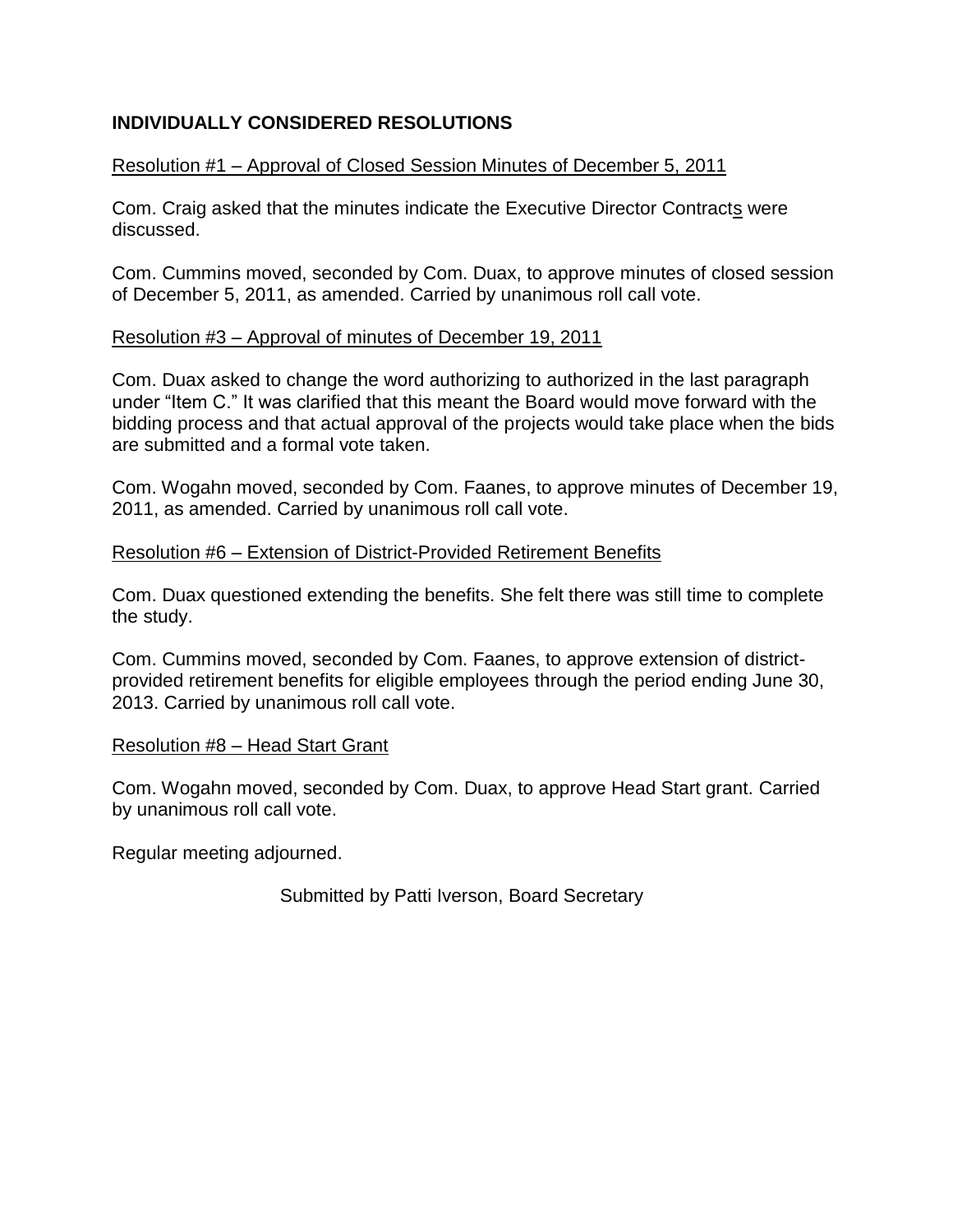### **COMMITTEE MEETING BOARD OF EDUCATION – EAU CLAIRE, WISCONSIN JANUARY 9, 2012**

1. Call to Order – Committee Meeting

Board Members present: Craig, Cummins, Duax, Faanes, Janke, Johnson, and Wogahn. Absent: None. Student Representatives Joe Luginbill and Amal Javaid were also present.

- 2. Committee Reports/Items for Discussion
	- A. Report Out on Progress on the ECASD Technology Plan

Dr. Heilmann gave an overview on progress being made on the Technology Plan. He shared charts indicating the on-going work in technology planning and staff members who have been involved.

After discussion the Board said it would like to see the plan come to fruition in the near future under the new Director of Assessment & Technology. It was hoped the plan could be more intentional and district driven and include community involvement. It could be listed out similarly to the capital needs list so things can be built into the budget. The Board wanted to be sure the plan has significant connections to Teaching & Learning and is connected to PSR. Proper staff development is also necessary.

Several staff members spoke about the use of technology in their buildings. A concern was expressed about schools getting hardware and equipment but not proper training. Lakeshore received a grant that provided white boards in all the classrooms. Staff there received robust training. Another comment was made about making buildings wireless, which allows for online curriculum and improved data entry.

B. Systemic Planning for Post-Secondary Success

Mr. Tim Leibham shared an overview of a two-year strategic plan to design and begin to implement a comprehensive PreK-12 system to prepare all students for post-secondary success.

Mr. Leibham explained the broader frameworks consisting of the organizational culture, learning & teaching, professional development, resource allocation, and community engagement. He said the organizational focus must be on all students being prepared for post-secondary success (results). The Employee Handbook is part of that culture and is used to balance individual needs with organizational needs. Assessments, data